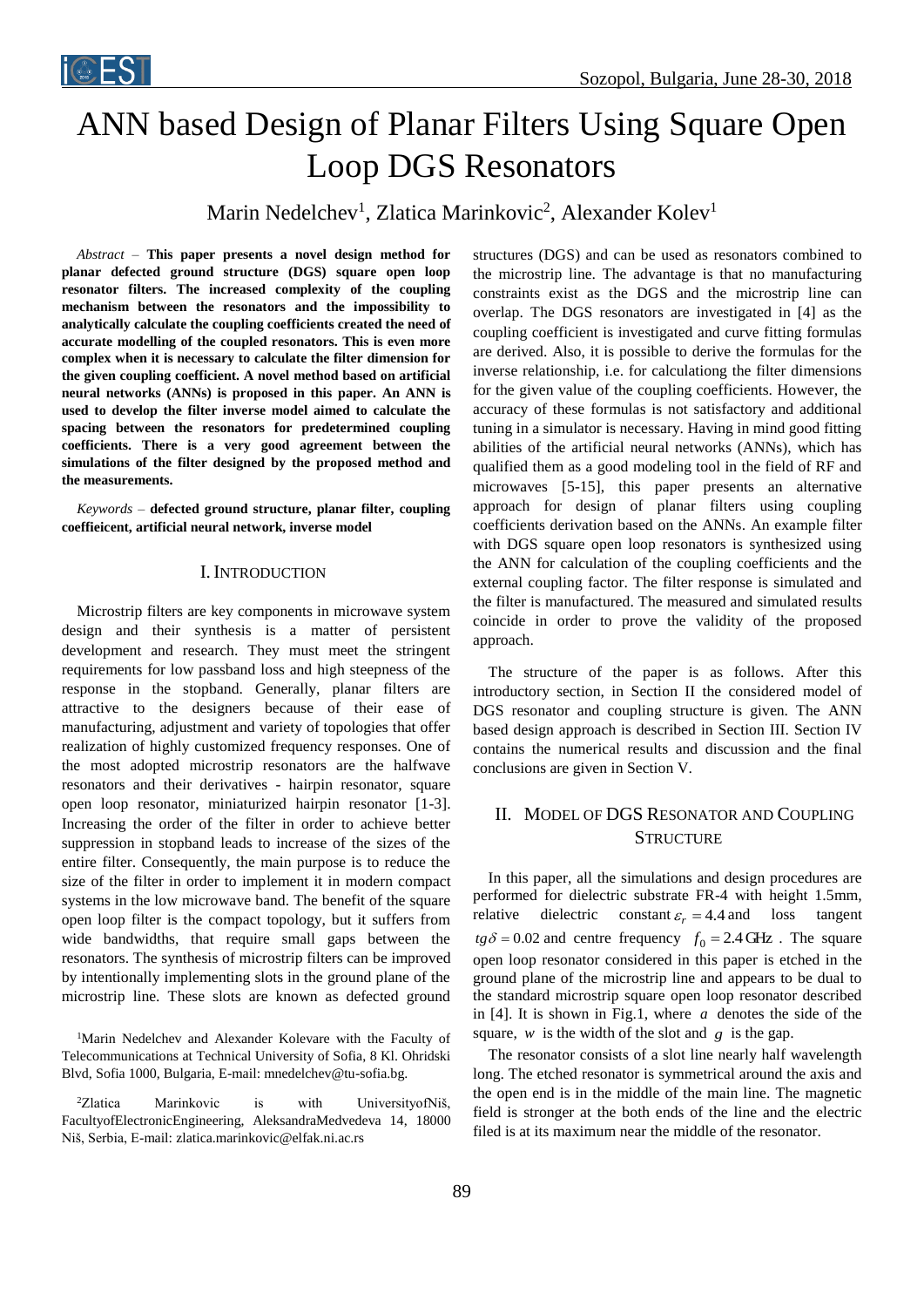



Fig.1. DGS resonator etched in the ground plane

For the further simulations and design procedures, the width of line is equal to the  $50\Omega$  microstrip line for FR-4 substrate. For simulations the Ansys Electronics Desktop 2016.2 planar 3D simulator is used. The resonance frequency can be found using the topology shown in Fig. 1 with a feeding line on the top side of the substrate. Once, the resonance frequency is found by the simulation, the filter design process continues with realization of the coupling coefficients with proper coupling topologies.

The most common coupling topology used is shown in Fig. 2. It consists of two closely positioned resonators with their sides.



Fig.2. Coupling topology of DGS resonators etched in the ground plane

The nature of the coupling is mixed as neither the electric, nor the magnetic field is dominating over. The sign of the coupling coefficient is positive and this topology can be used in cascade topologies of microstrip filters. The resonance frequency and the coupling coefficients are extracted from the performed simulations in Ansys Electronics Desktop and following the methods described in [1]. The obtained values are used for training and test of the ANN.

# III. ANN APPLICATION IN MICROWAVE FILTERS DESIGN AND INVERSE MODELLING

As mentioned in the introductory section a curve fitting technique can be used to extract the relationship between the coupling coefficient and the filter dimensions, i.e. in the particular case the space between the resonators. However, using the extracted dependence results in the dimensions that require additional tuning in order to achieve the desired filter characteristics. In this paper ANNs are proposed to be used to model the dependence of the space between the resonators and the coupling coefficient. For this purpose a multilayered ANN

with one hidden layer is proposed, Fig. 3. The ANN has three layers of neurons: input layer (IL), hidden layer (HL) and output layer (OL). In the input layer there is one neuron, having a buffer role, with unitary transfer function. This neuron corresponds to the input parameter, in this case the coupling coefficient. The hidden layer consists of several neurons having a sigmoid transfer function. The number of hidden neurons in not a priori known. In the output layer there is one neuron with the linear transfer functions. In the considered model there is only one neuron and it corresponds to the space between the resonators. Each connection between a neuron and the neurons from the next layer is weighted. The input of the neuron transfer functions is a sum of weighted neuron inputs with added a bias. The ANN learn the dependence between input-output data samples by adjusting the ANN parameters, which are the connection weights and the transfer function biases. This procedure is known as the ANN training and there are several different training algorithms, among them the Levenberg-Marquardt algorithm [5] which is used in the work presented in this paper. The input-output pairs used for the ANN training are obtained in a full-wave simulator.

The trained ANN gives accurate response not only for the input parameters used for the ANN training but also for any other input value from the considered range of values. That means that the space between the resonators for the given coupling coefficient is determined by finding the network response without a need for additional full-wave simulations. It is important to note that the mathematical expressions which describe ANNs are easy to be further implemented in the working environment and therefore easy to be further used.



Fig.2. ANN inverse model of the filter coupling

#### IV. NUMERICAL RESULTS

In order to prove the proposed approach, a third order filter is synthesized. The filter specifications are:

- Centre frequency:  $f_0 = 2400 \text{ MHz}$
- Bandwidth:  $\Delta f_0 = 270 \text{ MHz}$
- **•** Return Loss:  $RL = -15$  dB

The design process of DGS square open loop resonator filter is carried out using the method described in [1,4]. It starts with calculation of the coupling matrix  $\begin{bmatrix} k \end{bmatrix}$  for low pass canonical filter topology for Chebyshev approximation. Then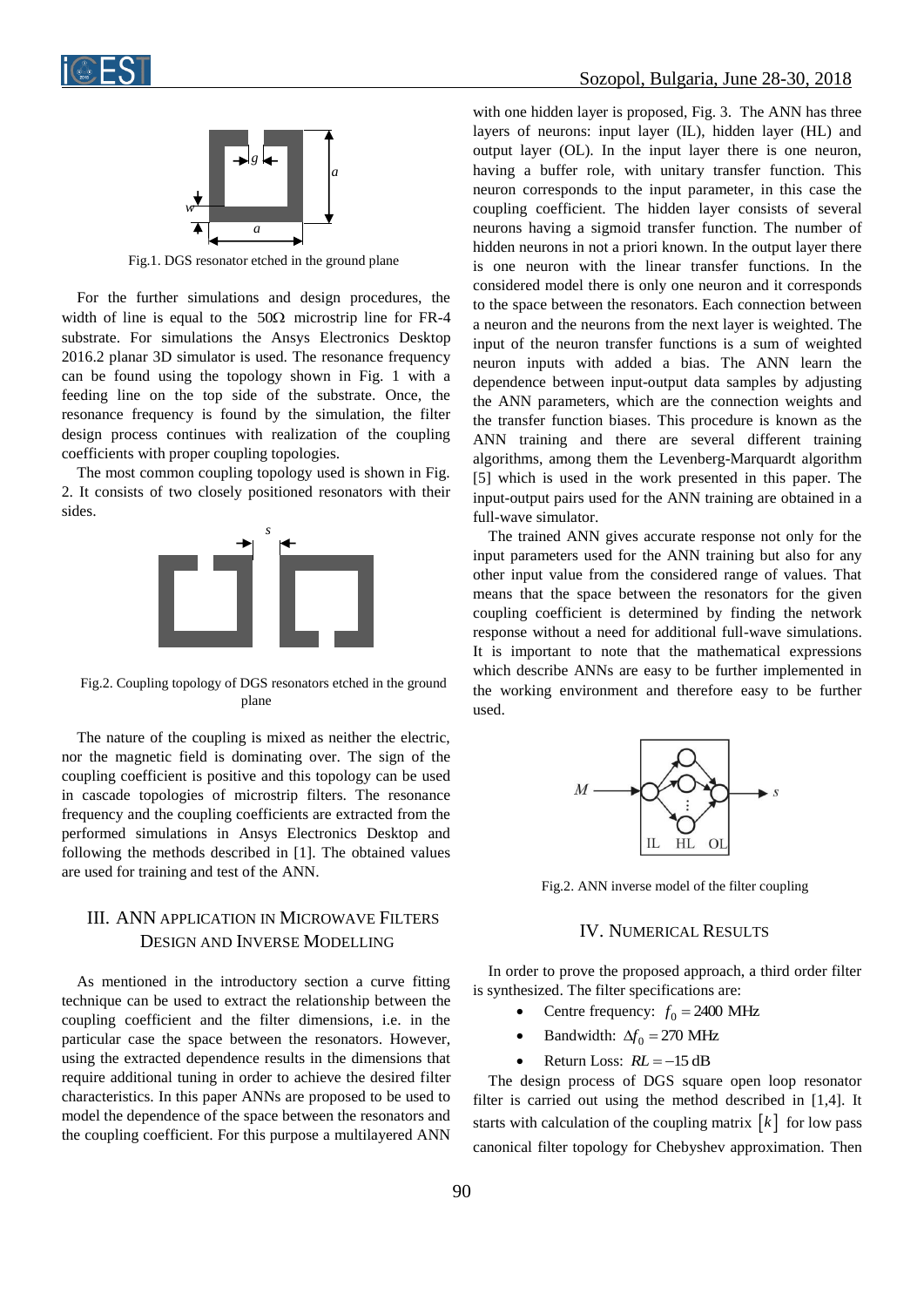

all the coupling coefficients are renormalized to the fractional bandwidth (FBW) and the external coupling factors are calculated as:

$$
M_{12} = M_{23} = k_{12}.FBW = k_{23}.FBW ,
$$
  
\n
$$
Q_e = \frac{k_{S1}}{FBW} = \frac{k_{3L}}{FBW}
$$
 (2),

where  $k_{ii}$ are the coupling coefficients from the approximation and  $Q_e$  is the external quality factor.

The calculated values of the coupling coefficients from the Chebyshev approximation are  $M_{12} = M_{23} = 0.099$  and the external quality factor is  $Q_e = 8.4027$ . For the realization of the computed coupling coefficients the topology of mixed coupling was used.

The physical dimensions of the resonator tuned to the center frequency are found to be  $a = 14.5$  mm,  $g = 1$  mm,  $w = 2.71$  mm.

Following the simulations of the coupling topology, the coupling coefficient was extracted. Using curve fitting technique the dependence of the coupling coefficient to the space between the resonators is:

$$
s_{mix} = 20.63e^{-25.11M_{mix}} \tag{1}
$$

As can be seen from Fig. 3 this dependence (dashed line) does not fit well the reference values. Therefore, as the next step the ANN inverse filter model was developed. Namely, as the number of hidden neurons is not a priori known, several ANNs with one input neuron, one output neuron and a different number of hidden neurons were trained. Comparing the accuracy of the trained ANNs, the ANN having one hidden layer with five neurons was chosen as the final ANN model. The spacing between resonators obtained by the chosen model is plotted in Fig. 4 with the step of 0.001. It is obvious that much better fitting was achieved. It should be noted that the range of the validity of this model, regarding to the input range, is determined by the range of the values of the training input data.



Fig. 3. Spacing between the resonators vs. coupling coefficient

Further, for the calculated coupling coefficient of 0.099 (which is not used neither for exponential fitting nor for the ANN training), the spacing between the resonators was calculated.

The computed distance between the resonators with the ANN is  $s_{ANN} = 1.8948$  mm and from the curve fitting is  $s_{curvefitting} = 1.7834$  mm.

The designed filter was simulated in Ansys Electronics Desktop with the dimensions computed using the ANN and the all the distances were kept as they are calculated. No further optimizations were performed in order to correctly prove the accuracy and the applicability of the proposed approach for filter design. The synthesized filter was fabricated and the layout (top and bottom side) of the synthesized is shown in Fig. 4.



(a) (b) Fig. 4. Manufactured and measured slot resonator filter (a) top layer, (b) bottom layer

The measured and simulated results are presented on a common plot on Fig. 5. As it is seen, there is a very good agreement between the simulated and measured results.

|                   | <b>TABLE 1 SIMULATION AND MEASUREMENT PARAMETER</b> |  |  |  |
|-------------------|-----------------------------------------------------|--|--|--|
| <b>COMPARISON</b> |                                                     |  |  |  |

|             | $f_0$ [MHz] | $f_{low}$ [MHz] | $f_{high}$ [MHz] | BW [MHz] |
|-------------|-------------|-----------------|------------------|----------|
|             |             |                 |                  |          |
| design      | 2400        | 2265            | 2535             | 270      |
| simulation  | 2438        | 2272            | 2552             | 280      |
| measurement | 2402        | 2228            | 2525             | 297      |